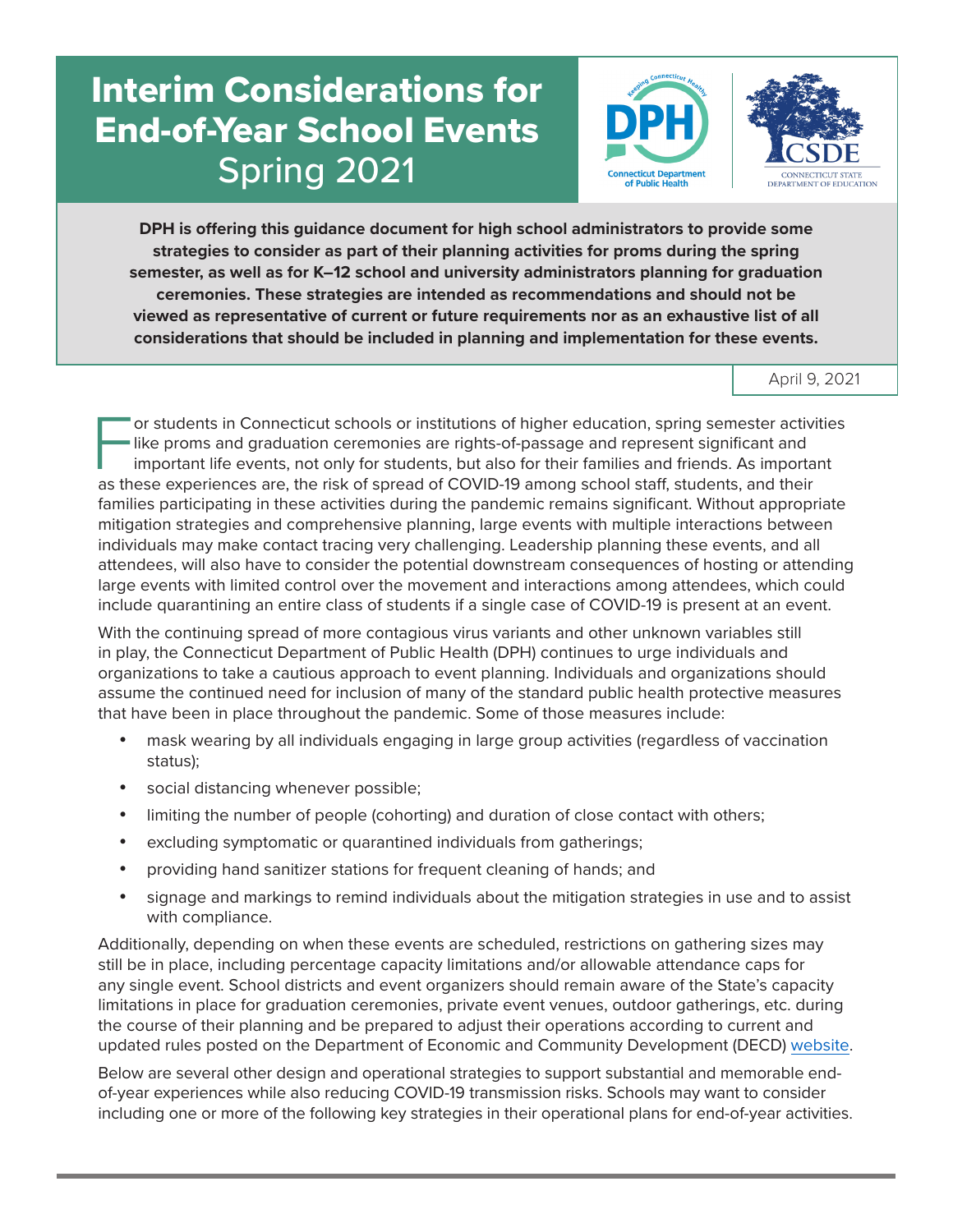## Location

Throughout the COVID-19 pandemic, one of the most consistent messages has been that outdoor activities are safer than those occurring indoors. Schools choosing to host in-person graduation ceremonies and associated activities such as "grad nights" should consider:

- holding events outdoors, which provides the lowest-risk environment possible for attendees;
- • utilizing larger outdoor spaces, which will allow for potentially larger capacities with appropriate spacing;
- holding "open air" events, rather than using tents with sides, or other enclosed/confined outdoor spaces;
- developing contingency plans for inclement weather by having one or more alternative "rain dates"; and
- if moving graduation activities indoors is unavoidable, planners should be prepared to significantly reduce capacity, including further restricting the number of guests allowed per student, depending on available indoor space and the need for appropriate distancing.

### **Timing**

As the summer approaches, it is anticipated that community COVID-19 transmission rates will likely improve. As such, schools should consider that:

- scheduling the traditional timing of proms and prom related activities (e.g., pre-prom pictures, group travel, after-prom gatherings) later in the school year or after the school year ends can limit the effect of any potential COVID-19 exposures or expanding outbreaks on in-person learning opportunities, AP testing, or other end-of-year academic activities;
- with vaccines becoming available to everyone 16 years old and older on April 1st, delaying proms may have the added benefit of allowing more Connecticut high school juniors and seniors an opportunity to get at least one dose of vaccine, if not fully-vaccinated, to further protect them from severe disease in the event of an exposure at prom;
- hosting a more controlled, outdoor, time-limited event for prom photos at the school in early spring may assist in the district's ability to operationalize a more casual and open outdoor prom event held toward the end of the semester; and
- • combining traditional proms with other events such as "grad nights" into one larger event later in the school year reduces the risk involved with group gatherings by eliminating separate exposures over multiple events.

## Testing

As more individuals become fully vaccinated, the need for COVID-19 testing is significantly decreased and more testing resources are available. Additionally, the turnaround times for the receipt of test results can be much shorter than earlier in the pandemic. As part of their event planning, DPH strongly recommends that school districts and event organizers incorporate testing strategies into their end-of-year event planning, specifically:

- work with community testing providers or the mass testing sites located around the state to require proof of a negative COVID-19 test (e.g., within 72 hours) prior to admission to proms, "grad nights", or other end-of-year group activities, for those students who are not fully vaccinated (i.e., 14 days after their final vaccine dose) or have not recovered from a known COVID-19 infection in the prior 90 days;
- use PCR testing rather than or in addition to antigen tests, as the effectiveness and reliability of antigen testing is not likely to be adequate when used for the purpose of a one-time screening;